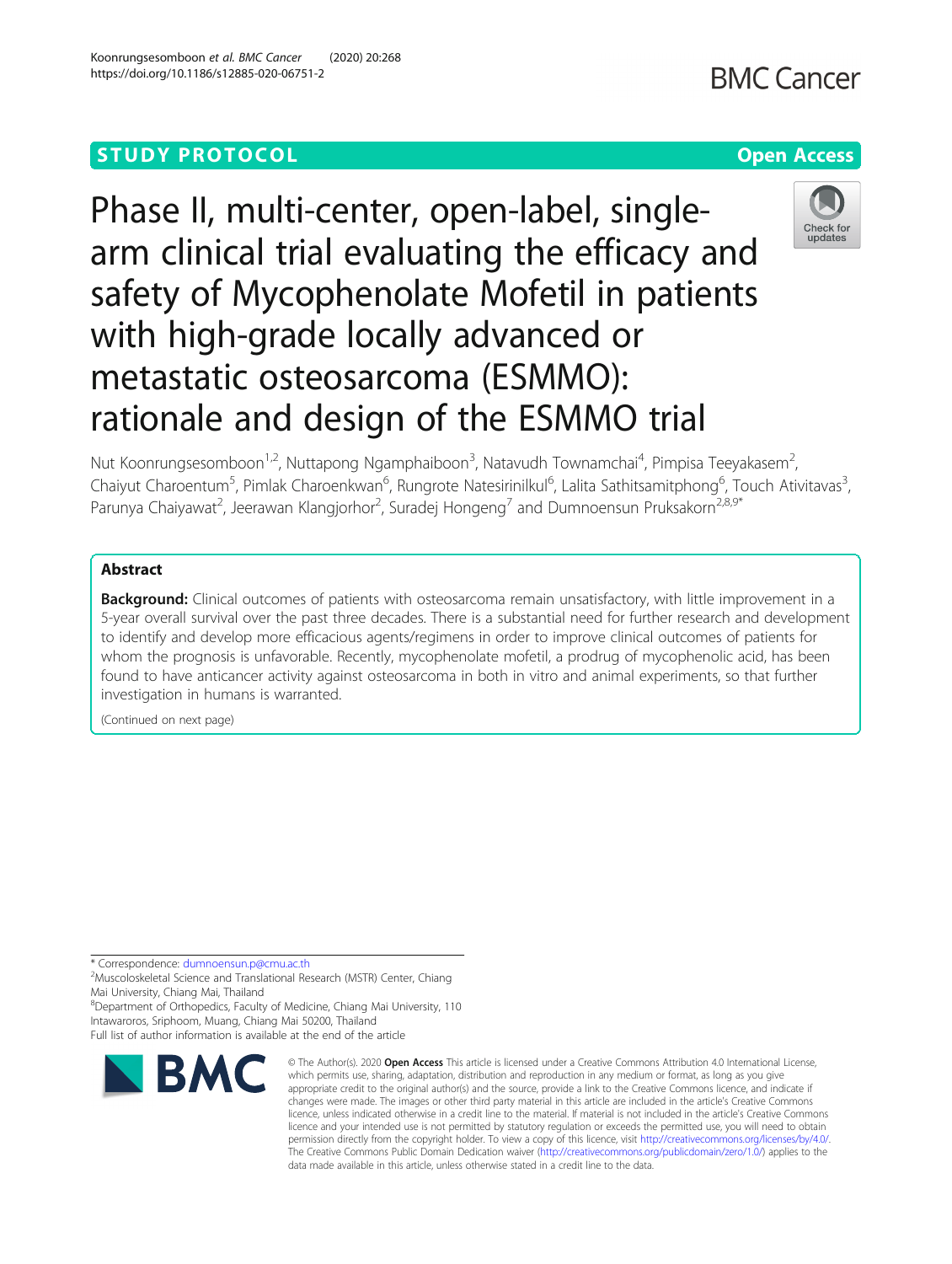#### (Continued from previous page)

Methods: A total of 27 patients with high-grade locally advanced or metastatic osteosarcoma will be enrolled into this phase II, multi-center, open-label, single-arm, two-stage clinical trial. The main objectives of this study are to determine the efficacy and safety of mycophenolate mofetil in the patients. The primary endpoint is progression-free survival at 16 weeks; the secondary endpoints include progression-free survival, overall survival, overall response rate, safety parameters, pharmacokinetic parameters, biomarkers, pain score, and quality of life. Mycophenolate mofetil at the initial dose of 5 g/day or lower will be administered for 4 cycles (28 days/cycle) or until disease progression or unacceptable toxicity. The dose of mycophenolate mofetil may be reduced by 1–2 g/day or withheld for some Grade 3 or Grade 4 toxicities whenever clinically needed. The duration of study participation is approximately 4–5 months, with a minimum of 12 study visits. If mycophenolate mofetil proves beneficial to some patients, as evidenced by stable disease or partial response at 16 weeks, administration of mycophenolate mofetil will continue in the extension period.

Discussion: This trial is the first step in the translation of therapeutic potential of mycophenolate mofetil emerging from in vitro and animal studies into the clinical domain. It is designed to assess the efficacy and safety of mycophenolate mofetil in patients with high-grade locally advanced or metastatic osteosarcoma. The results will provide important information about whether or not mycophenolate mofetil is worth further development.

Trial registration: This trial was prospectively registered on Thai Clinical Trials Registry (registration number: [TCTR20190701](https://www.clinicaltrials.in.th) [001\)](https://www.clinicaltrials.in.th). The posted information will be updated as needed to reflect protocol amendments and study progress.

Keywords: Osteosarcoma, Mycophenolate mofetil, Phase II, Clinical trial, Cancer

#### Background

Osteosarcoma is one of the most common primary malignant tumors of the bone in adolescents and young adults, with the incidence of approximately 2–4 per million worldwide  $[1-4]$  $[1-4]$  $[1-4]$  $[1-4]$ . The substantial advance in the treatment of osteosarcoma occurs in the 1970s and 1980s, when chemotherapy was shown to significantly improve the survival outcome of the patients with localized disease undergoing surgical resection [\[5](#page-8-0), [6\]](#page-8-0). However, little further progress has been observed since then, with a 5-year overall survival remaining at approximately 70 and 30% in patients with localized and metastatic disease at diagnosis, respectively [\[7](#page-8-0), [8\]](#page-8-0). At present, the combination of surgical resection and systemic chemotherapy with, at least, three active drugs (i.e., doxorubicin, cisplatin, and high-dose methotrexate) remains the standard treatment for patients with osteosarcoma [\[9](#page-8-0)–[11](#page-8-0)].

Mycophenolate mofetil is an immunosuppressive agent currently being used for the prophylaxis of organ rejection following transplantation [[12](#page-8-0), [13\]](#page-8-0). It is a prodrug of mycophenolic acid (MPA), a potent inhibitor of inosine monophosphate dehydrogenase (IMPDH) [[14,](#page-8-0) [15\]](#page-8-0). In some cancer in which IMPDH is upregulated, MPA may possess anti-cancer activity [[16](#page-8-0)]. In 2010, Fellenberg et al. reported the observed overexpression of IMPDH in metastatic and chemo-resistant osteosarcoma cell lines, and pharmacological inhibition of IMPDH could result in a reduction of cell viability and cell proliferation [\[17](#page-8-0)]. A recent in vitro study has revealed the anticancer activity of MPA against osteosarcoma cell lines, with the half maximal inhibitory concentration  $(IC_{50})$  of 0.46– 7.30 μM across all tested cell lines [[18\]](#page-8-0). The in vivo experiment has shown the inhibition of tumor growth and

lung metastasis of osteosarcoma in mice treated with mycophenolate mofetil [\[18](#page-8-0)]. As a result, mycophenolate mofetil has been recently proposed to be a promising new drug candidate for the treatment of osteosarcoma [[19\]](#page-8-0).

With the therapeutic potential of mycophenolate mofetil against osteosarcoma in in vitro and animal experiments, further investigation in humans is warranted. Since mycophenolate mofetil has been widely used in humans for decades, particularly in organ transplant recipients, with a satisfactory safety profile, a phase I clinical trial aimed solely at determining the safety and tolerability of the drug may not be required. A singlearm phase II clinical trial is considered to be the first step in the translation of therapeutic potential of mycophenolate mofetil emerging from in vitro and animal studies into the clinical domain before the drug development process can move forward to a randomizedcontrolled, phase III clinical trial. The efficacy and safety of mycophenolate mofetil will be first assessed in patients with high-grade locally advanced or metastatic osteosarcoma in this proposed phase II clinical trial.

#### Methods/design

#### Study objectives

The primary objective of this study is to assess the anticancer activity of mycophenolate mofetil in patients with high-grade locally advanced or metastatic osteosarcoma, and the secondary objective is to assess the safety and tolerability of the drug. The present study also aims to explore the pharmacokinetics of mycophenolate mofetil, biomarkers, and the quality of life in patients with highgrade locally advanced or metastatic osteosarcoma.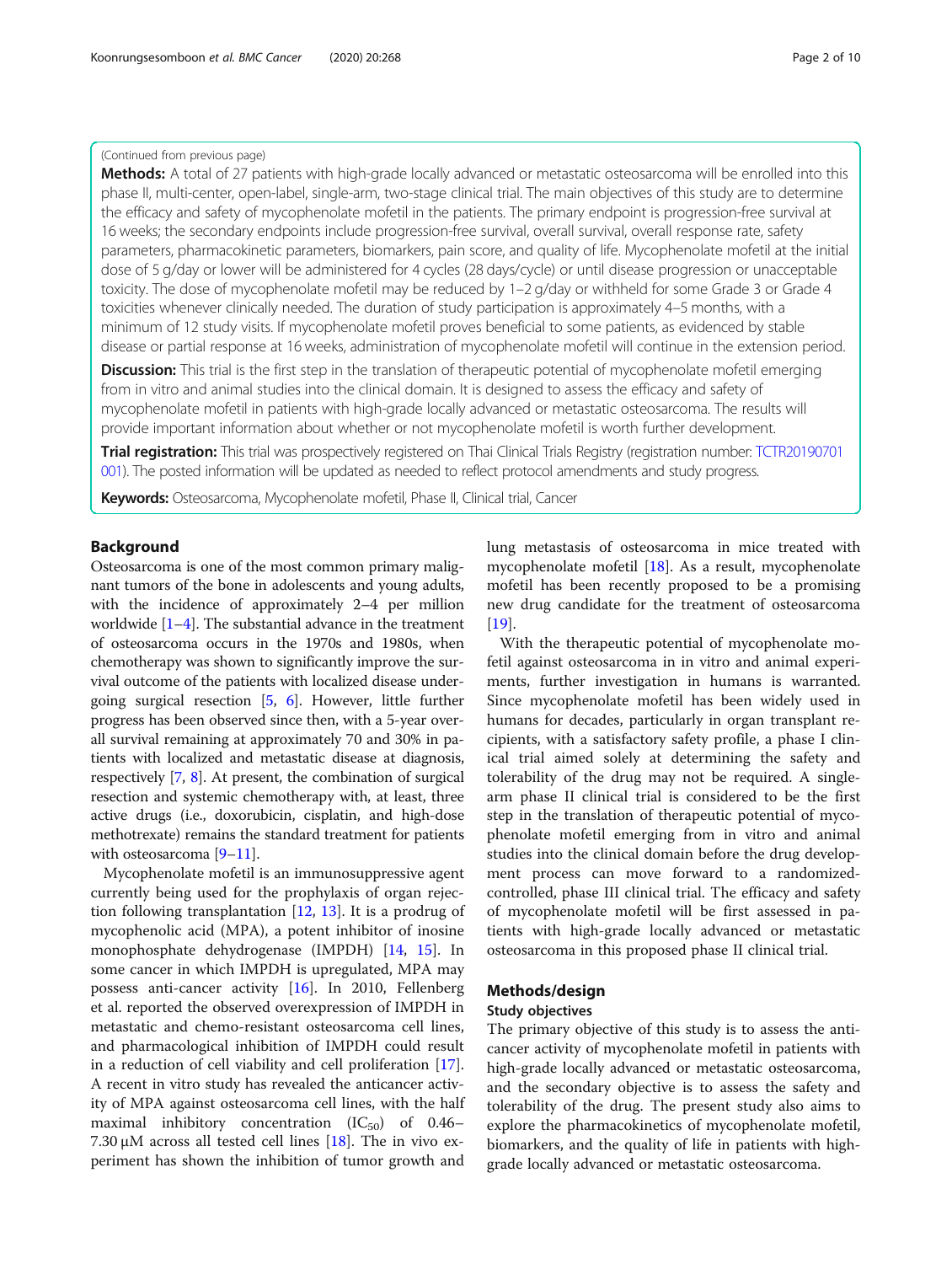#### Study design

This prospective study is an open-label, single-arm, twostage phase II clinical trial of mycophenolate mofetil orally administered at the dose of 5 g/day (or lower) for 4 cycles (28 days/cycle) or until disease progression or unacceptable toxicity. This two-stage phase II clinical trial plans to involve a total of 27 adolescent and adult patients with high-grade locally advanced or metastatic osteosarcoma. In Stage 1, 19 patients will be enrolled, and the trial will continue to Stage 2 and enroll additional 8 patients only if at least 3 patients in Stage 1 achieve the primary endpoint.

#### Study setting

This trial will be conducted at multiple centers in Thailand, where the Faculty of Medicine, Chiang Mai University is the primary study site.

#### Study endpoints

The primary endpoint of this trial is progression-free survival (PFS) (or disease control rate (DCR)) at 16 weeks. The secondary endpoints include PFS, overall survival (OS), overall response rate (ORR) (based on the RECIST criteria version 1.1) [[20](#page-8-0), [21](#page-8-0)], safety parameters (according to the Common Terminology Criteria for Adverse Events (CTCAE) version 5.0), pharmacokinetic (PK) parameters (i.e., plasma levels of MPA and its metabolites), biomarkers (consisting of lactate dehydrogenase and circulating tumor cells), pain score (using the Thai version of Brief Pain Inventory (BPI) [\[22\]](#page-8-0)), and quality of life (using the EORTC QLQ-C30 questionnaire version 3.0 and the EORTC QLQ-LC13 questionnaire).

#### Inclusion criteria

- 1. Evidence of histologically documented diagnosis of high-grade locally advanced or metastatic osteosarcoma, not amendable to surgery, radiation, or combined modality therapy with curative intent;
- 2. Measurable disease, determined within 28 days prior to enrollment;
- 3. Evidence of disease progression after treatment with, at least, one standard chemotherapy regimen for osteosarcoma or evidence of patient refusal for any further treatment with standard chemotherapy regimens for advanced disease;
- 4. ECOG performance status of  $\leq$ 2, with an estimated life expectancy of > 3 months;
- 5. Age  $\geq$  13 years at the date of enrollment;
- 6. Adequate organ function, determined by laboratory tests within 14 days prior to enrollment; and
- 7. Informed consent obtained (or assent, when applicable).

#### Exclusion criteria

- 1. History of another malignancy within 5 years prior to study entry, except curatively treated non-melanotic skin cancer or other solid tumors curatively treated with no evidence of disease for > 3 years;
- 2. Current treatment with another investigational agent and/or systemic anticancer therapy within 4 weeks prior to enrollment;
- 3. Surgery and/or radiotherapy for curative intent within 1 month prior to enrollment;
- 4. History of allergic reactions attributed to mycophenolate mofetil, MPA, allopurinol (including the presence of HLA-B\*5801, indicating an increased risk of severe cutaneous adverse reactions to allopurinol), ivermectin, trimethoprimsulfamethoxazole (or sulfa drugs), acyclovir or any ingredients of the drugs;
- 5. History of severe or uncontrolled medical conditions or laboratory abnormality;
- 6. Impaired renal function (with creatinine clearance of  $<$  45 mL/min);
- 7. Known or suspected pregnancy or breastfeeding;
- 8. Any other conditions in which mycophenolate mofetil, allopurinol, ivermectin, trimethoprimsulfamethoxazole, or acyclovir is contradicted;
- 9. Unable to swallow oral medications;
- 10. Major surgery within 4 weeks prior to study entry; or
- 11. Significantly altered mental status.

## Withdrawal criteria

- 1. More than 4 weeks of study drug interruption due to toxicity;
- 2. Disease progression or any significant deterioration in the health of the patient;
- 3. Unacceptable toxicity;
- 4. Occurrence of another illness which precludes further participation in this trial;
- 5. Significant protocol noncompliance;
- 6. Development of an illness or situation which would affect assessments of clinical status and study endpoints to a significant degree;
- 7. Pregnancy;
- 8. Patient lost to follow-up; or
- 9. Withdrawal of informed consent.

Patients who withdraw or are withdrawn prematurely will be replaced only if they discontinue during the first four weeks due to reasons other than toxicity.

#### Interventions

Mycophenolate mofetil (CellCept®, Roche Laboratories Inc., Nutley, New Jersey) in 500 mg/tablet will be used in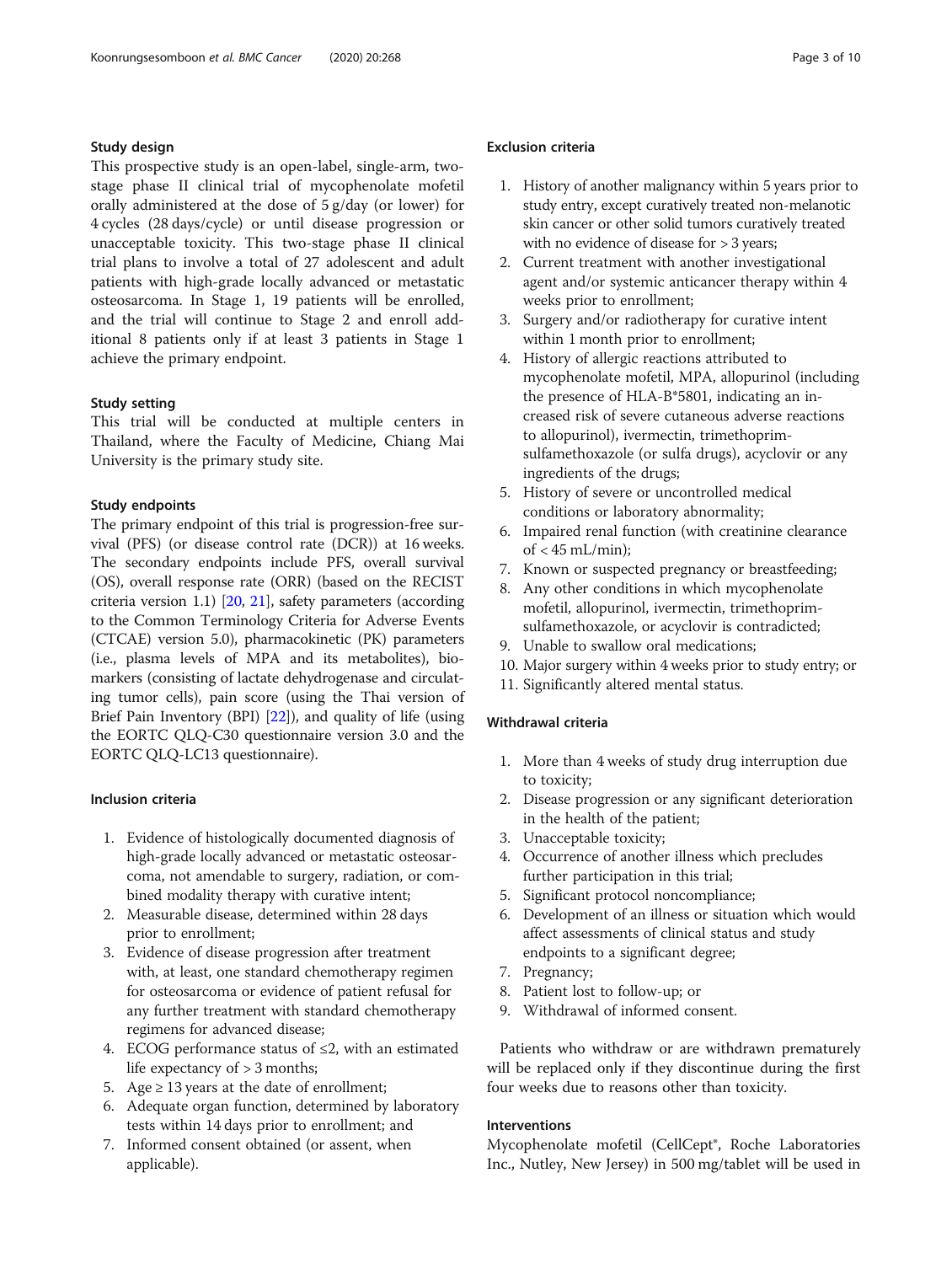this trial. All adult patients (aged ≥18 years) will be treated with mycophenolate mofetil at the initial dose of 5 g/day, twice daily, while adolescent patients (aged 13– 17 years) will be treated with mycophenolate mofetil at the initial dose of 3–5 g/day based on the patient's body surface area (BSA) at enrollment (i.e., 5 g/day for those with a BSA of  $> 1.5 \text{ m}^2$ , 4 g/day for those with a BSA of 1.26 to  $1.5 \text{ m}^2$ , and  $3 \text{ g/day}$  for those with a BSA of 1.0–  $1.25 \text{ m}^2$ ). Self-administration of the study drug will take place on an outpatient basis (under parents' supervision in some cases, as appropriate). Patients will return unused tablets at each follow-up visit; the unused tablets will be counted and recorded to determine compliance. One cycle is considered to be 4 weeks, and the next cycle of the treatment with mycophenolate mofetil will start only after safety assessments are done.

Allopurinol at the dose of 300–600 mg/day will be coadministered orally, twice daily, for blockage of the guanine salvage pathway [\[23](#page-8-0)]. All adult patients (aged  $\geq$ 18 years) will be treated with allopurinol at the dose of 600 mg/day twice daily, while adolescent patients (aged 13–17 years) will be treated with allopurinol at the dose of 300 or 600 mg/day twice daily based on the patient's body weight at enrollment (i.e., 600 mg/day for those with a body weight of ≥40 kg, and 300 mg/day for those with a body weight of < 40 kg). Evidence in kidney transplant recipients suggests that concurrent administration of mycophenolate mofetil with allopurinol is innocuous [\[24,](#page-8-0) [25](#page-8-0)].

Available palliative and supportive care for diseaserelated symptoms should be offered to all patients. Palliative radiotherapy is allowed for local pain control, provided that (1) the patient does not have progressive disease, (2) no more than 10% of the patient's bone marrow is irradiated, and (3) the radiation field does not encompass a target lesion. Surgical resection of the disease is permitted after documentation of response. All the patients will be instructed not to take any other medications (including over-the-counter products) during study participation without prior consultation with the investigators.

#### Dose modifications

Each patient will be closely monitored for toxicity, and the dose of mycophenolate mofetil may be adjusted according to individual patient tolerance at the discretion of the investigators (Table 1). The dose of mycophenolate mofetil may be reduced by 1–2 g/day or withheld for some Grade 3 or Grade 4 toxicities, whenever clinically needed (Tables 2). All dose-limiting toxicities will be managed following the standard protocol of a participating study site. The dose of mycophenolate mofetil for cycle 1 to cycle 4 of new patients may be reduced, at the discretion of the investigators, by  $1-2$  g/day, if more than 33% of the former patients experience a dose-

| Dose level       | Dose of mycophenolate mofetil<br>in adult patients |
|------------------|----------------------------------------------------|
| 0 (initial dose) | 5 g/day (5 tablets twice a day)                    |
| -1               | 4 g/day (4 tablets twice a day)                    |
| $-2$             | 3 g/day (3 tablets twice a day)                    |
| $-3$             | 2 g/day (2 tablets twice a day)                    |
| $-4$             | 1 g/day (1 tablet twice a day)                     |

Note that the initial dose (dose level 0) of mycophenolate mofetil in pediatric patients is the dose that is adjusted based on the patients' BSA at enrollment; dose level –x in pediatric patients will be the initial dose–x g/day

limiting toxicity at that dose level and require dose deescalation after treatment.

#### Participant recruitment

Potentially eligible patients will be identified by a treating physician, and approached by a study nurse. Accrual

|  |                                                      | <b>Table 2</b> Hematological and non-hematological criteria for |
|--|------------------------------------------------------|-----------------------------------------------------------------|
|  | suggested dose modification of mycophenolate mofetil |                                                                 |

| Toxicity <sup>(a)</sup>                                                                                                                                                                                                                                                                        | Hold study<br>treatment                    | Dose modification                                |
|------------------------------------------------------------------------------------------------------------------------------------------------------------------------------------------------------------------------------------------------------------------------------------------------|--------------------------------------------|--------------------------------------------------|
| Hematological criteria                                                                                                                                                                                                                                                                         |                                            |                                                  |
| Grade 4 bone marrow<br>hypocellular                                                                                                                                                                                                                                                            | $No^{(b)}$                                 | Decrease one dose<br>$ $ evel $^{(c)}$           |
| Grade 4 febrile neutropenia                                                                                                                                                                                                                                                                    | No <sup>(b)</sup>                          | Decrease one dose<br>level <sup>(c)</sup>        |
| Grade 4 neutrophil count<br>decreased                                                                                                                                                                                                                                                          | No <sup>(b)</sup>                          | Decrease one dose<br>level <sup>(c)</sup>        |
| $\geq$ Grade 3 of other<br>hematologic toxicities                                                                                                                                                                                                                                              | No <sup>(b)</sup>                          | Decrease one dose<br>level <sup>(c)</sup>        |
| Sepsis & any Grade 3<br>infection                                                                                                                                                                                                                                                              | Yes until $\leq$<br>Grade 2 <sup>(d)</sup> | Resume at one dose<br>level lower <sup>(c)</sup> |
| Sepsis & any Grade 4<br>infection                                                                                                                                                                                                                                                              | Yes until $\leq$<br>Grade 2 <sup>(d)</sup> | Resume at two dose<br>level lower <sup>(c)</sup> |
| Non-hematological criteria                                                                                                                                                                                                                                                                     |                                            |                                                  |
| Grade 3, except for: delayed<br>puberty, growth suppression,<br>breast atrophy, erectile<br>dysfunction, diarrhea <sup>(e)</sup> ,<br>vomiting <sup>(e)</sup> , and AST/ALT<br>increased or other<br>biochemical laboratory<br>abnormalities without<br>any clinically significant<br>sequelae | $No^{(b)}$                                 | Decrease one dose<br>$ eVe ^{(c)}$               |
| Any Grade 4 toxicity                                                                                                                                                                                                                                                                           | $No^{(b)}$                                 | Decrease two dose<br>$ P ^{(C)}$                 |

(a) If no recovery (until  $\leq$  Grade 2) is noted after 7 days of dose modification of mycophenolate mofetil, that event will be considered as another toxicity requiring one more dose reduction; (b) Study treatment may be held whenever clinically needed (at the discretion of the PI and study team);  $(c)$  If more than 3 dose reductions are required, study treatment may be discontinued unless there is reasonable evidence of clinical benefit to justify continuation in the study; (d) If no recovery (until  $\leq$  Grade 2) is noted after a 28-day delay, study treatment will be discontinued unless there is reasonable evidence of clinical benefit to justify continuation in the study; (e) Only if it occurs despite maximal medical treatment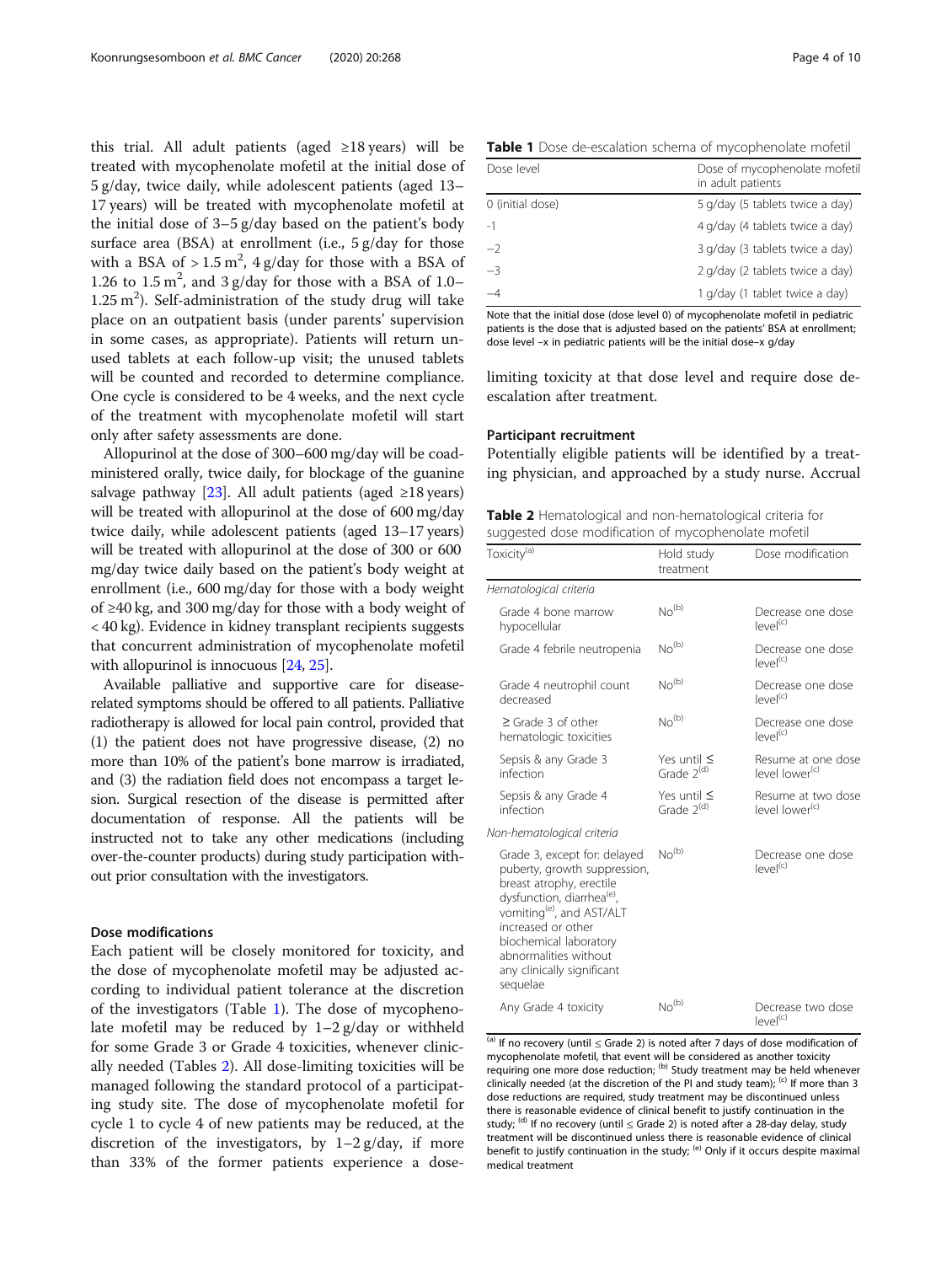is expected to be complete within 2.5 years after trial initiation.

#### Study procedures

Twelve visits are scheduled for this trial and a summary of study procedures for each visit is presented in Table 3. The expected duration of study participation is about 4– 5 months. All patients must agree to use two reliable, effective contraceptive methods simultaneously for at least 7 days prior to the first dose of the study drug and for 6 weeks following the last dose of the study drug, unless absolute sexual abstinence is the chosen method of contraception. This is because mycophenolate mofetil is known to cause a high frequency of miscarriage  $($   $\sim$  50%) and severe birth defect in the unborn baby [[26,](#page-8-0) [27](#page-8-0)].

There are three drug regimens to be used for prophylaxis of possible infection during study participation: (1) ivermectin (12 mg/day) for 2 days before Cycle 1, Week 0 [[28](#page-8-0)], (2) trimethoprim-sulfamethoxazole (160/800 mg/ day) once daily from Cycle 1, Week 1, until discontinuation of mycophenolate mofetil [\[29\]](#page-8-0), and (3) acyclovir (400 mg/day) twice daily from Cycle 1, Week 1, until discontinuation of mycophenolate mofetil [[30](#page-8-0)]. No evidence

| <b>Table 3</b> Scheduled visits and assessments |  |
|-------------------------------------------------|--|
|-------------------------------------------------|--|

of PK drug-drug interactions between any of these regimens and mycophenolate mofetil is reported [\[31\]](#page-8-0).

Should mycophenolate mofetil prove beneficial to some patients (i.e., evidence of stable disease or partial response) at the end of the treatment period (on Week 16), the study treatment will be given to those patients in the extension period until one of the withdrawal criteria is met. Additional visits will be scheduled during the extension period (Table [4\)](#page-5-0).

The final visit will be scheduled in  $4$  weeks  $(\pm 1$  week) after the treatment with mycophenolate mofetil has stopped. After completion of the study, follow-up survival information will be collected by either clinical visit or telephone contact every 12 weeks (±1 week) until death.

#### Sample size determination

The sample size was calculated according to the Simon's minimax two-stage design, with PFS at 16 weeks as the primary endpoint. PFS is dichotomized according to whether PFS is ≤16 weeks (defined as disease control failure (DCF)) or > 16 weeks (defined as disease control success (DCS)). Therefore, treatment with mycophenolate mofetil will be considered successful if the 16-week

| Procedures                                | Study Visits |           |                         |          |          |          |          |          |          |          |          |           |
|-------------------------------------------|--------------|-----------|-------------------------|----------|----------|----------|----------|----------|----------|----------|----------|-----------|
|                                           | SV           | $C_1W_0$  | $C_1W_1$                | $C_1W_2$ | $C_1w_4$ | $C_2W_2$ | $C_2W_4$ | $C_3W_2$ | $C_3W_4$ | $C_4W_2$ | $C_4W_4$ | <b>FV</b> |
| Informed consent obtained                 | $\times$     |           |                         |          |          |          |          |          |          |          |          |           |
| Inclusion/exclusion criteria assessments  | $\times$     |           |                         |          |          |          |          |          |          |          |          |           |
| History taking                            | $\times$     |           |                         |          |          |          |          |          |          |          |          |           |
| Physical examination                      | $\times$     | $\times$  | $\times$                | $\times$ | $\times$ | $\times$ | $\times$ | $\times$ | $\times$ | $\times$ | $\times$ | $\times$  |
| ECOG status                               | $\times$     |           |                         |          |          |          |          |          |          |          |          |           |
| Electrocardiogram                         | $\times$     |           |                         |          |          |          |          |          |          |          |          |           |
| Lab test for complete blood count         | $\times$     |           |                         | $\times$ | $\times$ | $\times$ | $\times$ | $\times$ | $\times$ | $\times$ | $\times$ | $\times$  |
| Lab test for fasting blood glucose        | $\times$     |           |                         |          |          |          |          |          |          |          |          |           |
| Other lab tests <sup>(a)</sup>            | $\times$     |           |                         | $\times$ | $\times$ |          | $\times$ |          | $\times$ |          | $\times$ | $\times$  |
| Circulating tumor cells                   |              | $x^{(b)}$ | $\times^{(\mathsf{b})}$ | $\times$ |          | $\times$ |          | $\times$ |          | $\times$ |          |           |
| Biobank collection                        | $\times$     |           |                         |          | $\times$ |          | $\times$ |          | $\times$ |          | $\times$ | $\times$  |
| Urine analysis <sup>(c)</sup>             | $\times$     |           |                         | $\times$ | $\times$ |          | $\times$ |          | $\times$ |          | $\times$ | $\times$  |
| Stool examination                         | $\times$     |           |                         |          |          |          |          |          |          |          |          | $\times$  |
| Pharmacokinetic study <sup>(d), (e)</sup> |              | $\times$  | $\times$                |          |          |          |          |          |          |          |          |           |
| Pain score & Quality of life              |              | $\times$  |                         |          | $\times$ |          | $\times$ |          | $\times$ |          | $\times$ | $\times$  |
| Review of concomitant medications         | $\times$     | $\times$  | $\times$                | $\times$ | $\times$ | $\times$ | $\times$ | $\times$ | $\times$ | $\times$ | $\times$ | $\times$  |
| Monitoring for adverse events             |              |           | $\times$                | $\times$ | $\times$ | $\times$ | $\times$ | $\times$ | $\times$ | $\times$ | $\times$ | $\times$  |
| Tumor assessment <sup>(f)</sup>           | $\times$     |           |                         |          |          |          | $\times$ |          |          |          | $\times$ |           |

SV = screening visit; C<sub>x</sub>w<sub>y</sub> = cycle x week y; FV = final visit. <sup>(a)</sup> Lab tests include Na, K, Cl, HCO3, Ca, Mg, P, albumin, AST, ALT, ALP, total bilirubin, direct bilirubin, BUN, Cr, PT, PTT, INR, and LDH; <sup>(b)</sup> Blood obtained from the pharmacokinetic study will be used for measurement of circulating tumor cells on C<sub>1</sub>W<sub>0</sub> and C<sub>1</sub>W<sub>1</sub> so that no additional blood samples will be collected; <sup>(c)</sup> Urine analysis includes a urine pregnancy test for a female patient of childbearing age; <sup>(d)</sup> Blood samplings (at 0, 0.5, 1, 1.5, 2, 3, 4, 6, 8, 10, and 12 h); <sup>(e)</sup> Additional samplings for drug monitoring may be required when drug dosage is modified (after ≥7 days of drug administration with an adjusted dose level); <sup>(f)</sup> Tumor assessment by a computerized tomography (CT) scan (of the chest  $\pm$  other organs, if required) or magnetic resonance imaging (MRI), done at baseline,  $8 \pm 1$  weeks and  $16 \pm 1$  weeks after initiation of study drug administration; in case of objective tumor response (complete response or partial response), confirmatory imaging studies will be performed at least 4 weeks after initial documentation of response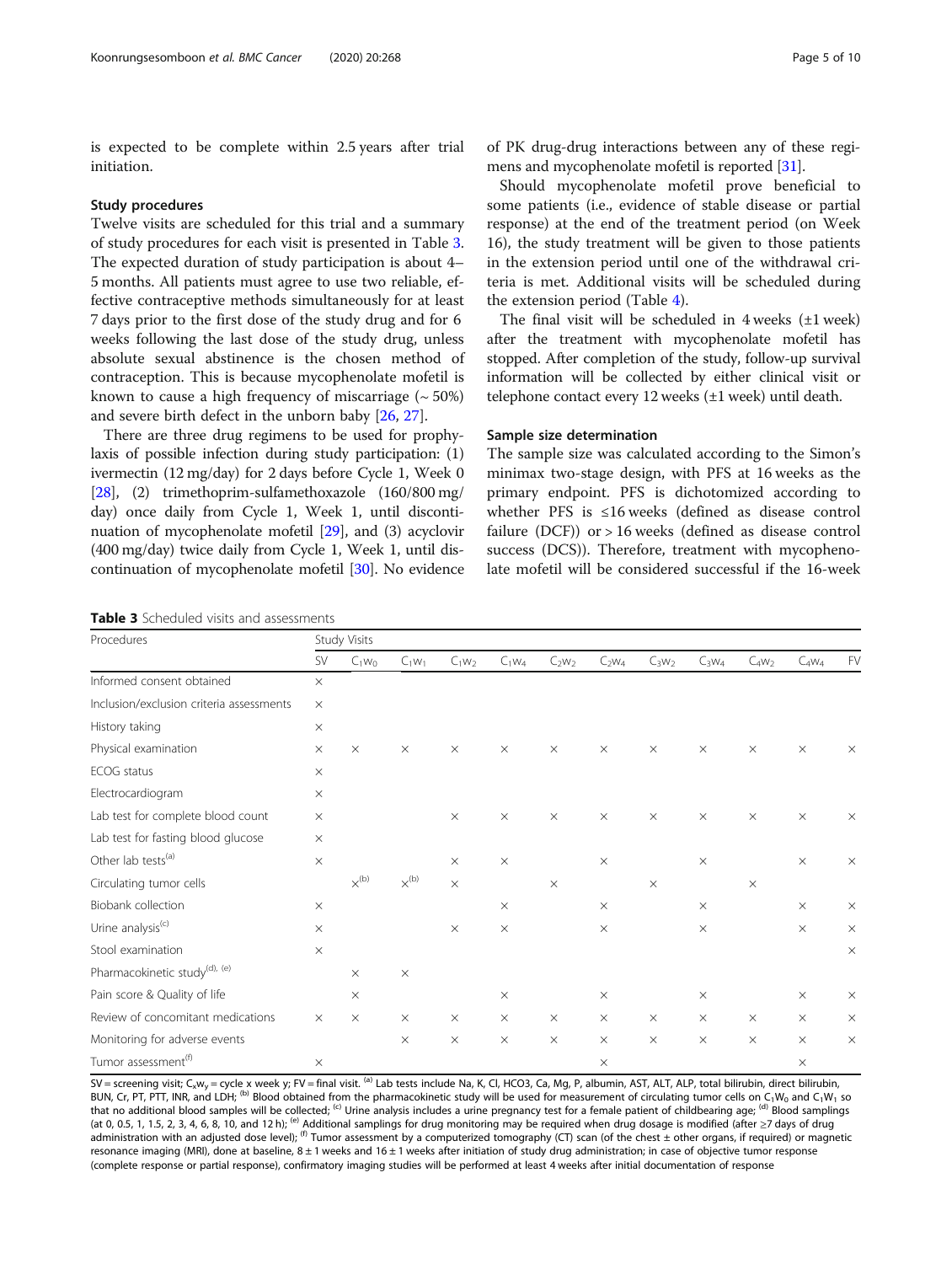<span id="page-5-0"></span>Table 4 Additional visits and assessments in the extension period

| Procedures                        | <b>Study Visits</b> |          |          |          |          |          |          |              |          |
|-----------------------------------|---------------------|----------|----------|----------|----------|----------|----------|--------------|----------|
|                                   | $C_5W_2$            | $C_5W_4$ | $C_6W_2$ | $C_6W_4$ | $C_7W_2$ | $C_7W_4$ | $C_xW_2$ | $C_{x}W_{4}$ | FV       |
| Physical examination              | $\times$            | $\times$ | $\times$ | $\times$ | $\times$ | $\times$ | $\times$ | $\times$     | $\times$ |
| Lab test for complete blood count | $\times$            | $\times$ | $\times$ | $\times$ | $\times$ | $\times$ | $\times$ | $\times$     | $\times$ |
| Other lab tests <sup>(a)</sup>    |                     | $\times$ |          | $\times$ |          | $\times$ |          | $\times$     | $\times$ |
| Circulating tumor cells           | $\times$            |          | $\times$ |          | $\times$ |          | $\times$ |              |          |
| Biobank collection                |                     | $\times$ |          | $\times$ |          | $\times$ |          | $\times$     | $\times$ |
| Urine analysis <sup>(b)</sup>     |                     | $\times$ |          | $\times$ |          | $\times$ |          | $\times$     | $\times$ |
| PK study <sup>(c)</sup>           |                     |          |          |          |          |          |          |              |          |
| Pain score & Quality of life      |                     | $\times$ |          | $\times$ |          | $\times$ |          | $\times$     | $\times$ |
| Review of concomitant medications | $\times$            | $\times$ | $\times$ | $\times$ | $\times$ | $\times$ | $\times$ | $\times$     | $\times$ |
| Monitoring for AEs                | $\times$            | $\times$ | $\times$ | $\times$ | $\times$ | $\times$ | $\times$ | $\times$     | $\times$ |
| Tumor assessment <sup>(d)</sup>   |                     |          |          |          |          | $\times$ |          |              |          |

 $C_xw_y =$  cycle x week y; FV = final visit. <sup>(a)</sup> Lab tests include Na, K, Cl, HCO3, Ca, Mg, P, albumin, AST, ALT, ALP, total bilirubin, direct bilirubin, BUN, Cr, PT, PTT, INR, and LDH; <sup>(b)</sup> Urine analysis includes a urine pregnancy test for a female patient of childbearing age; <sup>(c)</sup> Additional samplings for drug monitoring (at 0, 0.5, 1, 1.5, 2, 3, 4, 6, 8, 10, and 12 h) may be required when drug dosage is modified (after ≥7 days of drug administration with an adjusted dose level); (d) Tumor assessment by a CT scan (of the chest ± other organs, if required) or MRI, done at 12-week interval (±1 week); in case of objective tumor response (complete response or partial response), confirmatory imaging studies will be performed at least 4 weeks after initial documentation of response

radiological evaluation indicates stable disease, partial response, or complete response, as defined by the RECIST criteria version 1.1. Patients alive after 16 weeks without signs of progression will be regarded as DCS.

The sample size was calculated under a hypothesis of interest in which DCS at 16 weeks is  $\geq$ 32% ( $p_1$  = 0.32, the minimal proportion of successes that makes the experimental treatment worth further studies) and a null hypothesis in which mycophenolate mofetil reaches a DCS at 16 weeks < 12% ( $p_0$  = 0.12, the proportion of successes that implies no clinically worthwhile activity of the experimental treatment). Setting  $\alpha = 0.10$  (where  $\alpha$  represents the probability of failing to reject a treatment with response probability  $\leq p_0$ ) and  $\beta = 0.10$  (where  $\beta$  represents the probability of rejecting a treatment with response rate  $\geq p_1$ ), this condition requires 19 patients to be enrolled in Stage 1. Recruitment will continue to reach a total of 27 patients if the number of DCS among the first 19 patients is at least 3; otherwise, the trial will be stopped for inefficacy after analysis of 19 patients. As per the study protocol, mycophenolate mofetil will be deemed promising and worth further studies if at least 6 DCS is observed at the end of the study.

#### Stopping rules

In serious diseases (like high-grade locally advanced or metastatic osteosarcoma), the trial may need to stop prematurely if there is evidence of inefficacy [\[32](#page-8-0)]. Thus, this two-stage phase II clinical trial with a futility stopping based on Simon minimax criterion will be prematurely stopped if there is fewer than 3 DCS among the first 19 patients treated with mycophenolate mofetil.

#### Data management

This trial uses Research Electronic Data Capture (RED-Cap), a secure web-based application for managing clinical trial databases. The study essential documents will be retained, as the investigators' responsibility, for a minimum of 15 years after completion or discontinuation of the study or for a longer period if required.

#### Data monitoring

In this open-label, single-arm phase II clinical trial, Data Monitoring Committee (DMC) is not needed because of a small number of patients involved  $(n = 27)$  and that the investigators can closely monitor the safety of all individual patients taking a known drug with a known dose (open-label). This allows the investigators to take appropriate action in time.

#### Statistical analysis plan

All patients who receive at least one dose of mycophenolate mofetil will be included in an intention-to-treat analysis. Patients' baseline demographics will be summarized using descriptive statistics. Study drug administration will be described in terms of the total number of cycles (or days) administered, the median (range) of cycles (or days) administered, dose intensity, and reasons for deviations from planned therapy. Adverse events will be collected after the patient has taken the first dose of mycophenolate mofetil.

The PFS at 16 weeks or DCR (the primary endpoint) will be measured as a binary variable: DCS or DCF. The PFS and OS will be summarized using the Kaplan-Meier method and displayed graphically as appropriate. For patients lost to follow-up, they will be censored at the date of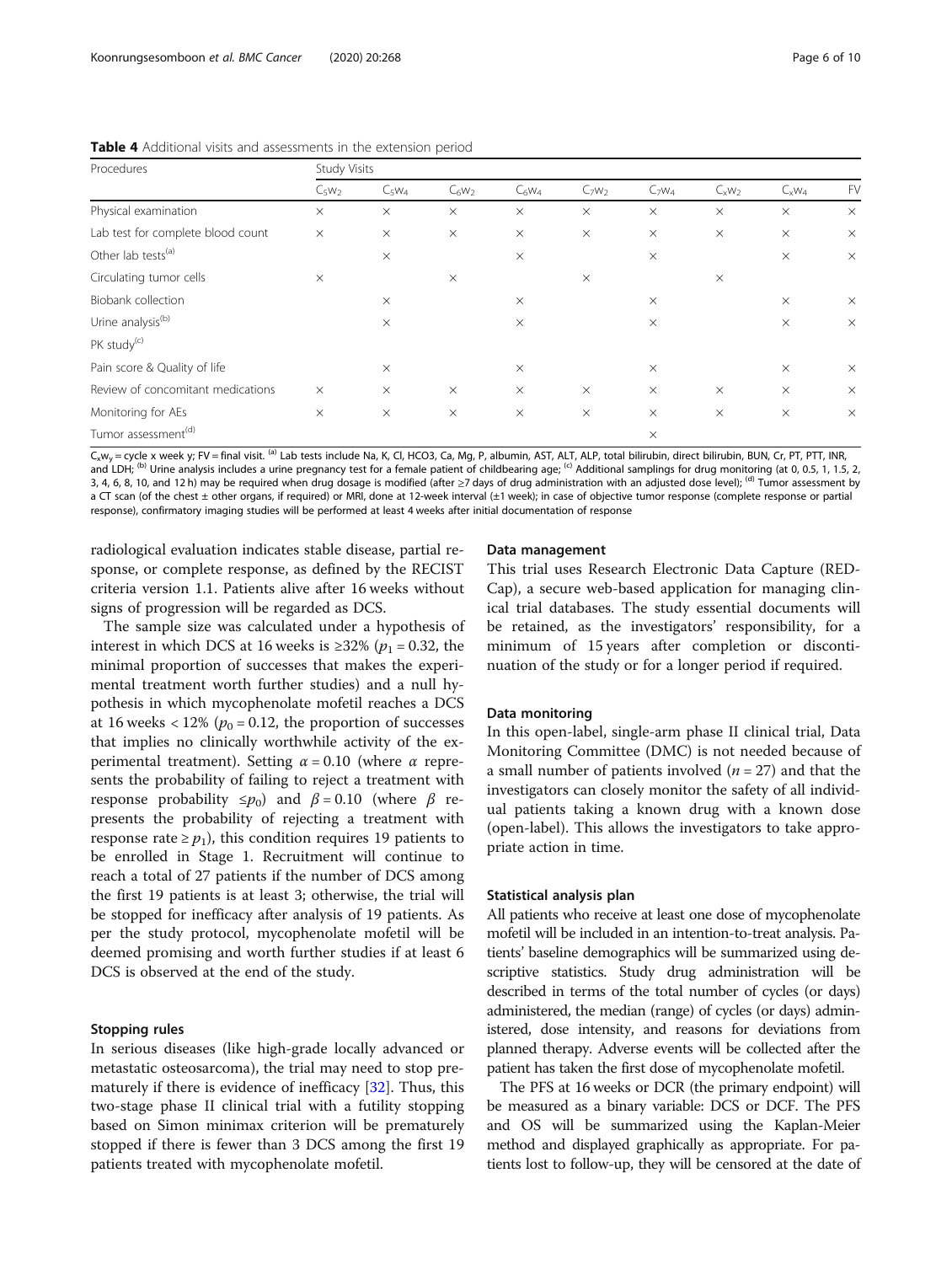the last follow-up visit. Median PFS and OS (and their corresponding 95% confidence intervals) will also be provided.

All statistical analysis will be executed using IBM SPSS Statistics for Windows, version 22.0, with a  $p$  value of less than 0.05 considered to indicate statistical significance. It is possible that the decision rule of this single-arm, twostage phase II clinical trial may need to be adapted from the original plan [[33](#page-8-0)]. If the attained sample size at the end of this study is different from the one that is initially planned due to any reason, a statistical testing will be conducted by calculating the  $p$  value with the sample size at the stopping stage conditioned on the observed value [[34](#page-8-0), [35](#page-8-0)]. The Jennison-Turnbull confidence interval may be used by treating the observed sample size at the stopping stage like the planned sample size [\[36\]](#page-8-0).

#### Ethical approval and trial status

This phase II clinical trial is to be conducted in accordance with applicable international standards of Good Clinical Practice (ICH E6R2 2016) and Declaration of Helsinki 2013, as well as applicable institutional research policies and procedures. The Research Ethics Committee of the Faculty of Medicine, Chiang Mai University approved this study protocol and related documents on June 28, 2019. This trial was prospectively registered on June 30, 2019 (registration number: TCTR20190701001). Approval will be obtained from the local ethics committees (i.e., The Khon Kaen University Ethics Committee in human research; The Research Ethics Committee, Faculty of Medicine, Prince of Songkla University; and The Research Ethics Committee of Lerdsin Hospital, Department of Medical Services, Ministry of Public Health) before starting patient accrual at each institution. Any modifications to the protocol and related documents will be submitted to ethics committees for approval of such amendments prior to implementation.

#### **Discussion**

This is the first prospective phase II clinical trial which is designed to assess the efficacy and safety of mycophenolate mofetil in patients with high-grade locally advanced or metastatic osteosarcoma. The results of this trial will reveal the therapeutic potential of mycophenolate mofetil against osteosarcoma in humans for the first time. To our knowledge, there have been no new drugs (either chemotherapeutic, molecule-targeted, or immunotherapeutic agents) found to be active against osteosarcoma for decades notwithstanding that there is a substantial need for the discovery and development of novel agents so as to improve survival outcome of patients particularly for whom the prognosis is unfavorable [[37\]](#page-8-0).

#### Justification for the study design and study endpoints

In phase II osteosarcoma trials, a single-arm design may be preferred to a randomized-controlled design owing to the fact that osteosarcoma is a rare disease, with a limited number of patients available to be enrolled in earlyphase clinical trials with a specific and strict set of eligi-bility criteria [[38\]](#page-9-0). Based on a systematic review of past experience, most phase II osteosarcoma trials are conducted using a single-arm, two-stage design [\[39](#page-9-0)]. A single-arm design is considered appropriate for the evaluation of monotherapy when a well-defined historical control database is available, while a key limitation of this approach is that any changes in patient management over time may shift the expected outcome (e.g., PFS) above the historical benchmark [\[40](#page-9-0)]. In the case of osteosarcoma, the standard treatment for newly diagnosed and recurrent disease has not substantially been changed over the past three decades, so that the historical benchmark for the outcome of patients could be reliably used [\[41\]](#page-9-0).

One of the major characteristics of osteosarcoma is that tumor volume shrinkage, determined by radiographic imaging, may not reflect the efficacy of an anticancer agent at the cellular level since tumor tissue is customarily substituted by the calcified matrix [\[42\]](#page-9-0). Even if the treatment is effective, the calcified matrix may still prevent volume reduction of the tumor [[43\]](#page-9-0). Hence, objective radiographic responses in osteosarcoma are rarely observed, even with proven complete necrosis in the tumor after neoadjuvant chemotherapy [\[44\]](#page-9-0). In addition, the chance of spontaneous stability in advanced osteosarcoma is estimated to be extremely low [\[45](#page-9-0)]. Therefore, it may be reasonable to regard 'stable disease', rather than only 'complete response' and 'partial response', at a pre-specified, justified period as an appropriate surrogate endpoint in this specific group of population [\[39](#page-9-0)]. This is in agreement with the recent analysis of seven phase II osteosarcoma trials, where PFS > 4 months (defined as DCS) is used as a primary endpoint [[44](#page-9-0)]. It is, thus, reasonable to consider PFS at 16 weeks (or disease stabilization at 16 weeks) as a success in this ESMMO trial setting where a decrease of tumor volume is not expected.

## Justification for involving adolescent patients in the earlyphase clinical trial

Enrollment of adolescent patients (aged > 13 years) in this trial with a specific and strict set of eligibility criteria is justified by the fact that osteosarcoma is a rare disease by which the population affected is predominantly teenagers and young adults [[2,](#page-8-0) [4\]](#page-8-0). According to the guidance of 'Considerations for the inclusion of adolescent patients in adult oncology clinical trials' (84 Federal Register 49 (March 13, 2019)), adolescent patients can be enrolled simultaneously with adults in an early-phase clinical trial, provided that they have cancer that is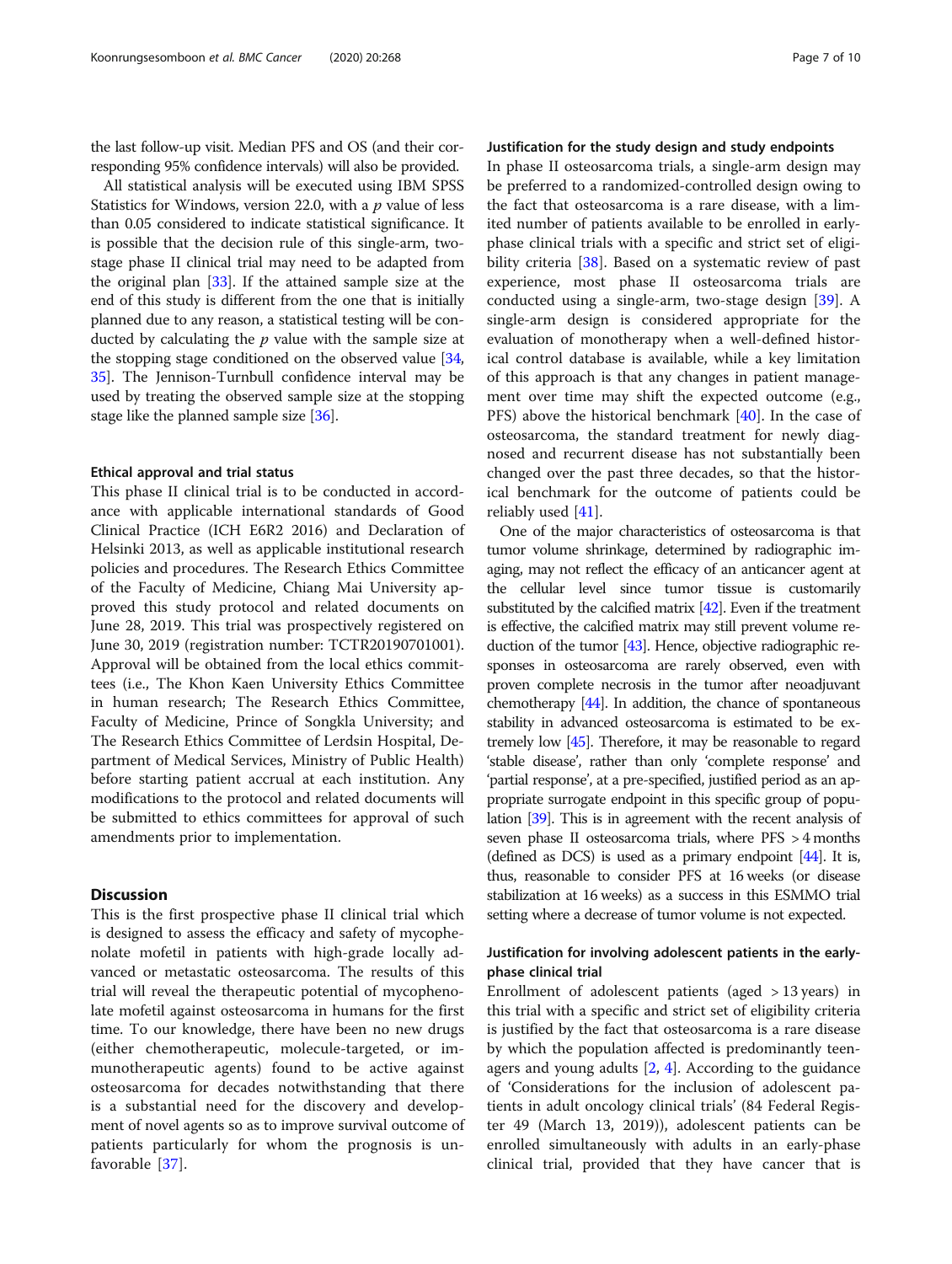relapsed after or refractory to standard chemotherapy with no curative options or for which no standard therapies with curative intent exist. This is consistent with a systematic review of phase II osteosarcoma trials, in which two thirds (67/99) of the trials between 2003 and 2016 enrolled both adult and pediatric patients simultaneously [[39\]](#page-9-0). In most cases, the toxicity profiles of anti-osteosarcoma chemotherapeutic agents in adolescent patients are similar to those experienced by adult patients [[46](#page-9-0)]. Consequently, testing the efficacy and safety of mycophenolate mofetil in both adolescent and adult patients with high-grade locally advanced or metastatic osteosarcoma in this proposed phase II clinical trial could be ethically justified.

#### Rationale for the experimental dose of mycophenolate mofetil

The initial dose of mycophenolate mofetil at 5 g/day which is planned to be used in this phase II clinical trial is based on the pharmacologically active dose in mice, from which human equivalent dose is then calculated, as well as clinically experienced doses in humans. Tumor growth inhibition was evident in mice treated with mycophenolate mofetil at 200 mg/kg/day [\[18\]](#page-8-0), so mycophenolate mofetil at the dose of 1 g/day or more is expected to be pharmacologically active in humans. In clinical practice, longterm treatment with mycophenolate mofetil at the dose of 2 to 3 g/day has a satisfactory safety profile in organ transplant recipients [[47](#page-9-0), [48\]](#page-9-0). In addition, it is evident that mycophenolate mofetil at the dose of 4 to 5 g/day is fairly tolerated [[49](#page-9-0), [50\]](#page-9-0). The most severe dose-limiting adverse effects of mycophenolate mofetil are gastrointestinal disturbances (e.g., diarrhea, abdominal pain, nausea, and vomiting) and those related to immunosuppression (e.g., leukopenia and infection) ([[51](#page-9-0)]; Keown 1996). For chemotherapeutic agents, it is generally assumed that higher doses of the drug would produce more efficacy against cancer [[52](#page-9-0)]. Considering the evidence available to date, the oral dose of 5 g/day was chosen to be the experimental dose of mycophenolate mofetil in this trial. The rationale behind this chosen dose (5 g/day) of mycophenolate mofetil, rather than lower ones (2 or 3 g/day), is to reduce the likelihood of sub-therapeutic exposure to the anticancer drug, while the toxicity of the drug, if any, can be closely monitored and managed. The initial dose of mycophenolate mofetil given to new patients may be reduced, at the discretion of the investigators, according to clinical circumstances observed in the former patients; the trial protocol will be amended if the initial dose is subject to dose modification.

#### Sample size justification

In this trial, the sample size determination is based on the rigorous evidence available to date so as to minimize

the false positive rate owing to a single-arm design [\[53](#page-9-0)]. An under-estimation of  $p_0$  induces an increased type I error, while an over-estimation of  $p_1$  implies a loss of power [[54\]](#page-9-0). In the retrospective analysis of the outcome of patients with recurrent/refractory osteosarcoma in seven phase II clinical trials conducted between 1997 and 2007, the DCS at 4 months is 12% (95% CI: 6 to 19%) [\[44](#page-9-0)]. The mean DCS probability of 12% is, thus, chosen to be the baseline response rate expected to be observed should mycophenolate mofetil be ineffective in this trial ( $p_0 = 0.12$ ). The effect size ( $p_1-p_0$ ) that the experimental drug would still be of interest for further development is set at 20%  $(p_1 = 0.32)$  [[55](#page-9-0)]. In inoperable osteosarcoma settings, a median time to progress is around 1.8 months, with a median survival of around 6 months and 2-year survival of  $< 2\%$  [\[45](#page-9-0), [56,](#page-9-0) [57\]](#page-9-0). Therefore, the proportion of DCS of 32% can be considered appropriate to reflect the efficacy of mycophenolate mofetil whether or not it is worth further development [[58\]](#page-9-0).

In this trial, the minimax design is chosen to minimize the maximum sample size under the null hypothesis [[55\]](#page-9-0). This is because the difference in expected sample sizes in this scenario is trivial as well as the patient accrual rate may be low. Furthermore, patients with highgrade locally advanced or metastatic osteosarcoma may be heterogeneous, so it is reasonable to assume that the patients entering early in the trial may not be representative of eligible population [[55](#page-9-0)]. A small first stage may not be desirable, and the minimax design is preferable to the optimal design accordingly.

#### Abbreviations

BPI: Brief pain inventory; BSA: Body surface area; CTCAE: Common terminology criteria for adverse events; DCF: Disease control failure; DCR: Disease control rate; DCS: Disease control success; DMC: Data monitoring committee; ECOG: Eastern cooperative oncology group; EORTC: European organization for research and treatment of cancer; ESMMO: Efficacy and safety of mycophenolate mofetil in patients with highgrade locally advanced or metastatic osteosarcoma; IC<sub>50</sub>: Half maximal inhibitory concentration; IMPDH: Inosine monophosphate dehydrogenase; MPA: Mycophenolic acid; ORR: Overall response rate; OS: Overall survival; PFS: Progression-free survival; PK: Pharmacokinetic; QLQ-C30: Quality of life of cancer patients; RECIST: Response evaluation criteria in solid tumors; REDCap: Research electronic data capture

#### Acknowledgements

Not applicable.

#### Authors' contributions

The ESMMO trial was designed by NK, NN, NT, PT, CC, PC, RN, LS, TA, PC, JK, SH, and DP. NK and DP were major contributors in writing the clinical trial protocol, related documents, and the manuscript. All authors read and approved the final manuscript.

#### Funding

The study was supported by the National Science and Technology Development Agency (NSTDA) (Code: P − 18-51991); the Faculty of Medicine, Chiang Mai University; and the Musculoskeletal Science and Translational Research Center, Chiang Mai University. The funding body has no role in the design of the study and will have no role in the collection, analysis, and interpretation of data as well as in writing the manuscript or the decision to submit the report for publication.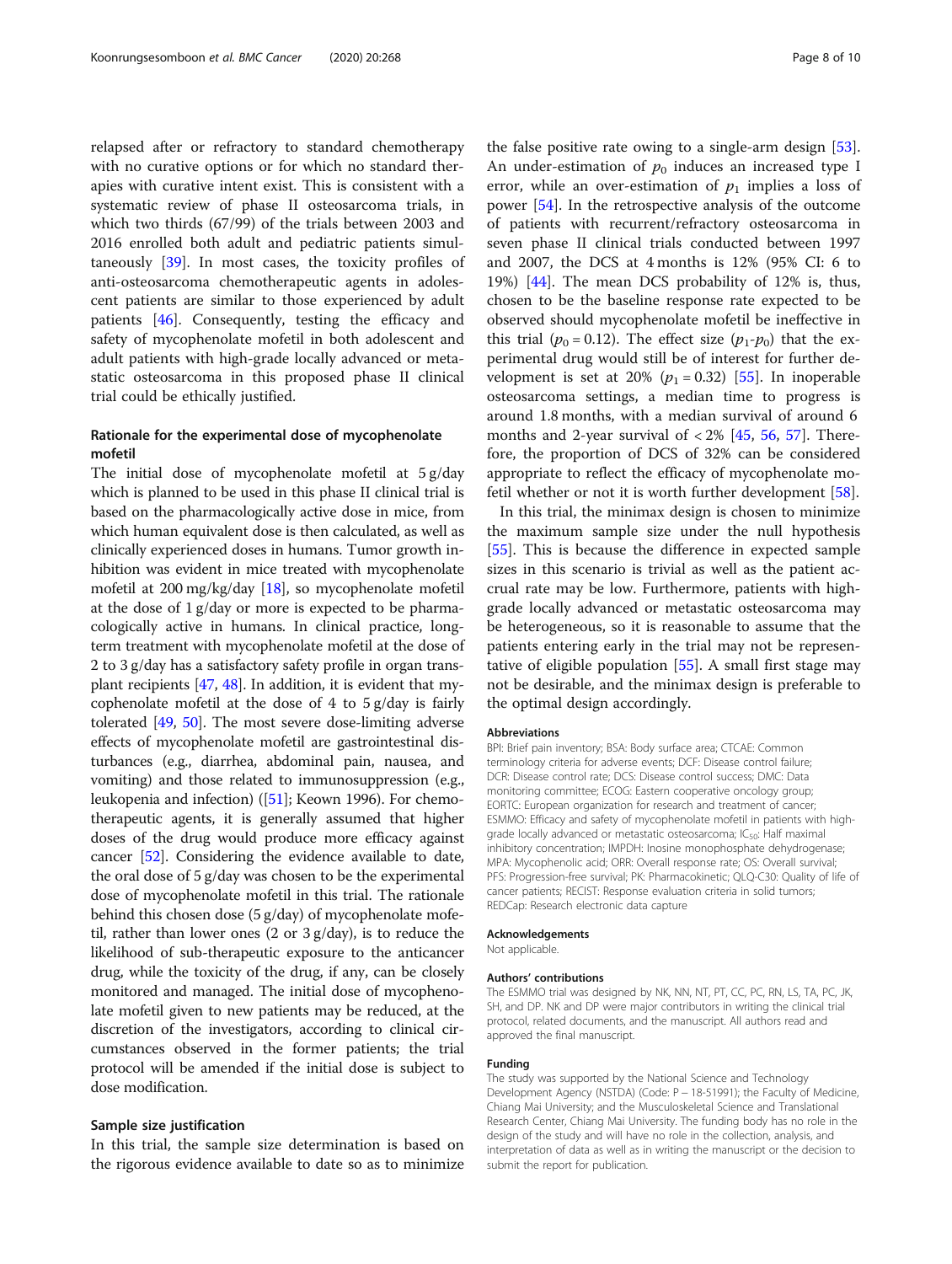#### <span id="page-8-0"></span>Availability of data and materials

Not applicable.

#### Ethics approval and consent to participate

Ethical approval was obtained from the Research Ethics Committee of the Faculty of Medicine, Chiang Mai University (Ref. No. 136/2562) on June 28, 2019, and from the local ethics committees where the trial will be conducted (i.e., The Khon Kaen University Ethics Committee in human research; The Research Ethics Committee, Faculty of Medicine, Prince of Songkla University; and The Research Ethics Committee of Lerdsin Hospital, Department of Medical Services, Ministry of Public Health). Written informed consent will be obtained from all adult patients, while written informed assent and parental permission will be obtained from all adolescent patients and their parents. Broad informed consent will be obtained for storage, maintenance, and secondary research uses of identifiable private information and biospecimens in future ancillary studies.

#### Consent for publication

Not applicable.

#### Competing interests

The authors declare that they have no competing interests.

#### Author details

<sup>1</sup>Department of Pharmacology, Faculty of Medicine, Chiang Mai University, Chiang Mai, Thailand. <sup>2</sup>Muscoloskeletal Science and Translational Research (MSTR) Center, Chiang Mai University, Chiang Mai, Thailand. <sup>3</sup>Department of Internal Medicine, Faculty of Medicine Ramathibodi Hospital, Mahidol University, Nakhon Pathom, Thailand. <sup>4</sup>Department of Medicine, Faculty of Medicine, Chulalongkorn University, Bangkok, Thailand. <sup>5</sup>Department of Internal Medicine, Faculty of Medicine, Chiang Mai University, Chiang Mai, Thailand. <sup>6</sup> Departmnet of Pediatrics, Faculty of Medicine, Chiang Mai University, Chiang Mai, Thailand. <sup>7</sup> Department of Pediatrics, Faculty of Medicine Ramathibodi Hospital, Mahidol University, Nakhon Pathom, Thailand. <sup>8</sup>Department of Orthopedics, Faculty of Medicine, Chiang Mai University, 110 Intawaroros, Sriphoom, Muang, Chiang Mai 50200, Thailand. 9 Biomedical Engineering Institute, Chiang Mai University, Chiang Mai, Thailand.

#### Received: 13 January 2020 Accepted: 12 March 2020 Published online: 30 March 2020

#### References

- 1. Durfee RA, Mohammed M, Luu HH. Review of osteosarcoma and current management. Rheumatol Ther. 2016;3(2):221–43.
- 2. Mirabello L, Troisi RJ, Savage SA. International osteosarcoma incidence patterns in children and adolescents, middle ages and elderly persons. Int J Cancer. 2009;125(1):229–34.
- 3. Pruksakorn D, Phanphaisarn A, Pongnikorn D, Daoprasert K, Teeyakasem P, Chaiyawat P, et al. Age-standardized incidence rates and survival of osteosarcoma in northern Thailand. Asian Pac J Cancer Prev. 2016;17(7):3455–8.
- 4. Settakorn J, Rangdaeng S, Arpornchayanon O, Lekawanvijit S, Suwannason P, Thorner PS. Epidemiologic study of 112 osteosarcomas in Chiang Mai University Hospital, Thailand. J Med Assoc Thai. 2007;90(7):1400–5.
- Jaffe N. Recent advances in the chemotherapy of metastatic osteogenic sarcoma. Cancer. 1972;30(6):1627–31.
- 6. Link MP, Goorin AM, Miser AW, Green AA, Pratt CB, Belasco JB, et al. The effect of adjuvant chemotherapy on relapse-free survival in patients with osteosarcoma of the extremity. N Engl J Med. 1986;314(25):1600–6.
- 7. Bielack SS, Kempf-Bielack B, Delling G, Exner GU, Flege S, Helmke K, et al. Prognostic factors in high-grade osteosarcoma of the extremities or trunk: an analysis of 1,702 patients treated on neoadjuvant cooperative osteosarcoma study group protocols. J Clin Oncol. 2002;20(3):776–90.
- 8. Friebele JC, Peck J, Pan X, Abdel-Rasoul M, Mayerson JL. Osteosarcoma: a meta-analysis and review of the literature. Am J Orthop (Belle Mead NJ). 2015;44(12):547–53.
- 9. Anninga JK, Gelderblom H, Fiocco M, Kroep JR, Taminiau AH, Hogendoorn PC, Egeler RM. Chemotherapeutic adjuvant treatment for osteosarcoma: where do we stand? Eur J Cancer. 2011;47(16):2431–45.
- 10. Janeway KA, Grier HE. Sequelae of osteosarcoma medical therapy: a review of rare acute toxicities and late effects. Lancet Oncol. 2010;11(7):670–8.
- 11. Lindsey BA, Markel JE, Kleinerman ES. Osteosarcoma overview. Rhematol Ther. 2017;4(1):25–43.
- 12. Allison AC, Eugui EM, Sollinger HW. Mycophenolate mofetil (RS-61443): mechanisms of action and effects in transplantation. Transplantation Rev. 1993;7(3):129–39.
- 13. Srinivas TR, Kaplan B, Meier-Kriesche HU. Mycophenolate mofetil in solidorgan transplantation. Expert Opin Pharmacother. 2003;4(12):2325–45.
- 14. Allison AC, Eugui EM. Mycophenolate mofetil and its mechanisms of action. Immunopharmacology. 2000;47(2–3):85–118.
- 15. Villarroel MC, Hidalgo M, Jimeno A. Mycophenolate mofetil: an update. Drugs Today (Barc). 2009;45(7):521–32.
- 16. Naffouje R, Grover P, Yu H, Sendilnathan A, Wolfe K, Majd N, et al. Antitumor potential of IMP dehydrogenase inhibitors: a century-long story. Cancers (Basel). 2019;11(9). <https://doi.org/10.3390/cancers11091346>.
- 17. Fellenberg J, Kunz P, Sahr H, Depeweg D. Overexpression of inosine 5'monophosphate dehydrogenase type II mediates chemoresistance to human osteosarcoma cells. PLoS One. 2010;5(8):e12179.
- 18. Klangjorhor J, Chaiyawat P, Teeyakasem P, Sirikaew N, Phanphaisarn A, Settakorn J, et al. Mycophenolic acid is a drug with the potential to be repurposed for suppressing tumour growth and metastasis in osteosarcoma treatment. Int J Cancer. 2019; in press. <https://doi.org/10.1002/ijc.32735>.
- 19. Chaiyawat P, Settakorn J, Sangsin A, Teeyakasem P, Klangjorhor J, Soongkhaw A, Pruksakorn D. Exploring targeted therapy of osteosarcoma using proteomics data. Onco Targets Ther. 2017;10:565–77.
- 20. Eisenhauer EA, Therasse P, Bogaerts J, Schwartz LH, Sargent D, Ford R, et al. New response evaluation criteria in solid tumours: revised RECIST guideline (version 1.1). Eur J Cancer. 2009;45(2):228–47.
- 21. Schwartz LH, Litiere S, de Vries E, Ford R, Gwyther S, Mandrekar S, et al. RECIST 1.1 – update and clarification: from the RECIST committee. Eur J Cancer. 2016;62:132–7.
- 22. Chaudakshetrin P. Validation of the Thai version of brief pain inventory (BPI-T) in cancer patients. J Med Assoc Thail. 2009;92(1):34–40.
- 23. Weber G, Prajda N, Abonyi M, Look KY, Tricot G. Tiazofurin: molecular and clinical action. Anticancer Res. 1996;16(6A):3313–22.
- 24. Jacobs F, Mamzer-Bruneel MF, Skhiri H, Thervet E, Legendre C, Kreis H. Safety of the mycophenolate mofetil-allopurinol combination in kidney transplant recipients with gout. Transplantation. 1997;64(7):1087–8.
- 25. Navascues RA, Gomez E, Rodriquez M, Laures AS, Baltar J, Grande JA. Safety of the allopurinol-mycophenolate mofetil combination in the treatment of hyperuricemia of kidney transplant recipients. Nephron. 2002;91(1):173–4.
- 26. Coscia LA, Armenti DP, King RW, Sifontis NM, Constantinescu S, Moritz MJ. Update on the teratogenicity of maternal mycophenolate mofetil. J Pediatr Genet. 2015;4(2):42–55.
- 27. Pisoni CN, D'Cruz DP. The safety of mycophenolate mofetil in pregnancy. Expert Opin Drug Saf. 2008;7(3):219–22.
- 28. Mejia R, Nutman TB. Screening, prevention, and treatment for hyperinfection syndrome and disseminated infections caused by Strongyloides stercoralis. Curr Opin Infect Dis. 2012;25(4):458–63.
- 29. Fishman JA. Infection in organ transplantation. Am J Transplant. 2017;17(4):856–79.
- 30. Kawamura K, Wada H, Yamasaki R, Ishihara Y, Sakamotot K, Ashizawa M, et al. Low-dose acyclovir prophylaxis for the prevention of herpes simplex virus disease after allogeneic hematopoietic stem cell transplantation. Transpl Infect Dis. 2013;15(5):457–65.
- 31. Benjanuwattra J, Pruksakorn D, Koonrungsesomboon N. Mycophenolic acid and its pharmacokinetic drug-drug interactions in humans: review of the evidence and clinical implications. J Clin Pharmacol. 2019; in press. [https://](https://doi.org/10.1002/jcph.1565) [doi.org/10.1002/jcph.1565](https://doi.org/10.1002/jcph.1565).
- 32. Stallard N, Whitehead J, Todd S, Whitehead A. Stopping rules for phase II studies. Br J Clin Pharmacol. 2001;51(6):523–9.
- 33. Green SJ, Dahlberg S. Planned versus attained design in phase II clinical trials. Stat Med. 1992;11(7):853–62.
- 34. Jung SH, Owzar K, George SL, Lee T. P-value calculation for multistage phase II cancer clinical trials. J Biopharm Stat. 2006;16(6):765–75 discussion 777-83.
- 35. Jung SH. Statistical issues for design and analysis of single-arm multi-stage phase II cancer clinical trials. Contemp Clin Trials. 2015;42:9–17.
- 36. Jennison C, Turnbull BW. Confidence intervals for a binomial parameter following a multistage test with application to MIL-STD 105D and medical trials. Technometrics. 1983;25(1):49–58.
- 37. Allison DC, Carney SC, Ahlmann ER, Hendifar A, Chawla S, Fedenko A, et al. A meta-analysis of osteosarcoma outcomes in the modern medical era. Sarcoma. 2012;2012:704872.